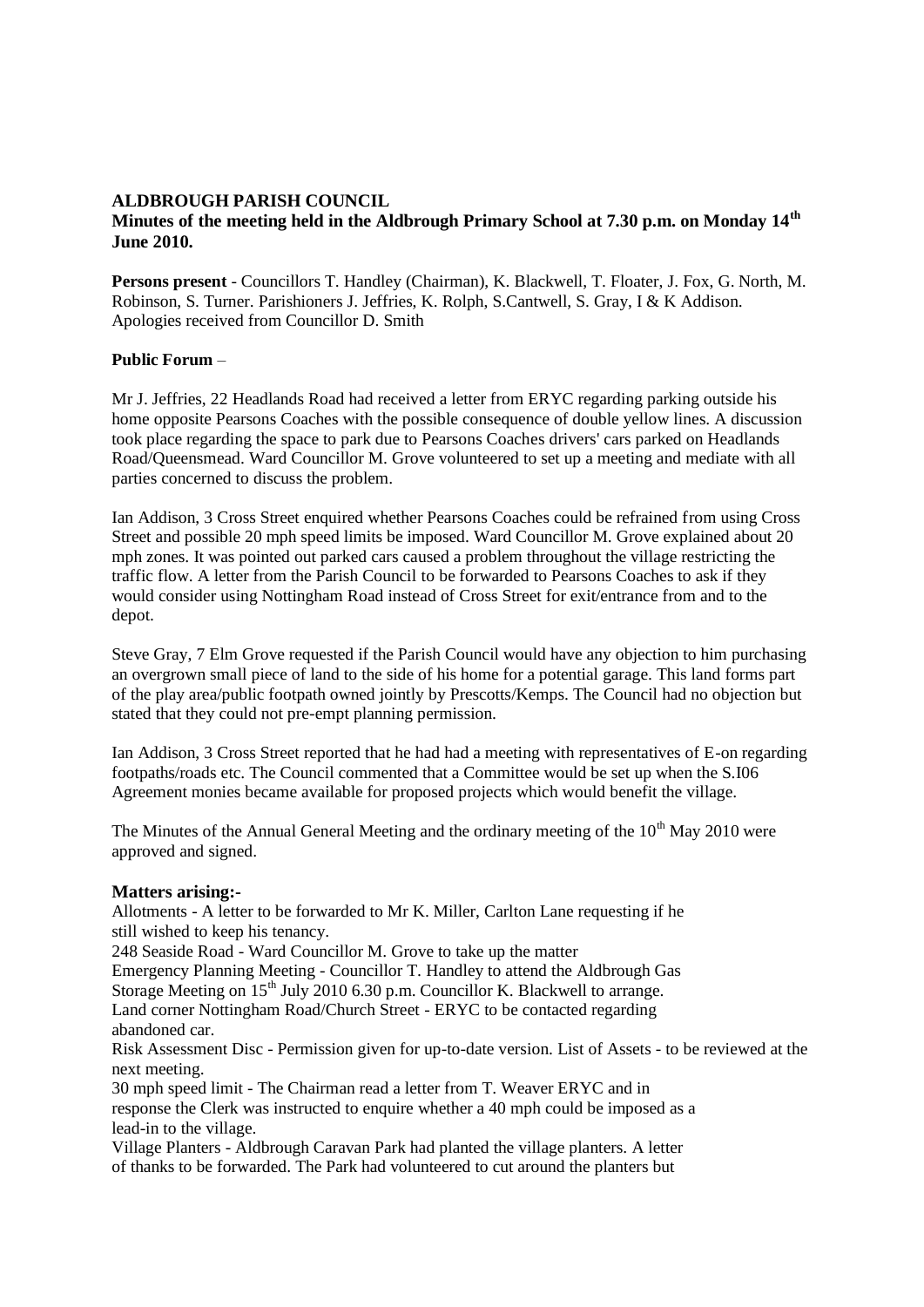advice to be sought from M.Peeke ERYC in the first instance.

# **Town & Country Planning Act 1990**

Erection of No. 20 affordable dwellings, construction of access and creation of community garden wildlife area and landscaping at land north of Aldbrough Recreation Ground Garton Road for Chevin Housing Ltd - The application in its present form 2 for, 3 against, 2 abstentions. Ward Councillor M.Grove reported that the ERYC Planning Committee had deferred the application for a month with a view to a site meeting before their next meeting.

Conversion of garage to provide additional living accommodation at Bewick Hall Hornsea Road for Mr & Mrs J.MacLeod - listed building consent. Construction of No. 2 dormer windows to front following conversion of loft space in existing garage to additional living accommodation at Bewick Hall - plus amended plans - **Approved** (Councillor G. North declared a prejudicial interest in E.on UK pic's application and left the room and did not take part in any of the discussion)

Undertake development, to comprise drilling of an exploratory well and other boreholes, laying of pipelines for water and brine, etc. amended proposals at Whitehill Gas Storage, Aldbrough Road, Withernwick for E.on UK pic - **Approved**

# **Decisions by the ERYC Planning Department**

Erection of a building for use as garage and workshop Plot 1 East Hill Hornsea Road Aldbrough for Mr P. Sinkler - **Approved subject to conditions** Application to work on tree(s) protected by the Tree Preservation Order Application No. 10/6003 5/TPO Hill Cottage 5 Seaside Road - **Approved**

# **Correspondence**

| <b>ERYC</b>                              | Tackling anti-social behaviour in community - noted                  |                                                       |  |
|------------------------------------------|----------------------------------------------------------------------|-------------------------------------------------------|--|
| Sandra May                               | Speeding Hornsea Road - letter to be acknowledged and                |                                                       |  |
| forwarded to T. Weaver, Highways, ERYC.  |                                                                      |                                                       |  |
| Streetscene                              | Feedback form - Councillor T. Handley                                |                                                       |  |
| ERYC                                     | Joint Minerals Development Plan document -                           |                                                       |  |
| Councillor M. Teale                      |                                                                      |                                                       |  |
| Renaissance Partnership                  | Council Seat Vacancy - filed PC Stevenson                            | May Report.                                           |  |
| Councillor M.Robinson had reported       |                                                                      |                                                       |  |
| damage to the gate post Village Hall. To |                                                                      |                                                       |  |
|                                          | contact Ward Councillor M. Grove if no action. Aldbrough Gas Storage | Agenda/Minutes $3rd$ June                             |  |
| 2010 - filed P. Garnett                  |                                                                      | Vandalism - letter forwarded on to Chief Constable of |  |
| Humberside Police ER Parish News         |                                                                      | First Responders 07768301750/08451203155              |  |

**Parish Council Accounts** - Treasurer Account 40100080 £2,417.22. Business Money Manager 11081640 £5,719.12. Poor fields - Treasurer Account 10100110 £491.64. Business Money Manager 010011693 £6,075.10.

# **Any other business -**

Councillor M. Robinson asked if the Recreation Committee Trust Deed could be brought up to date. Permission granted. Councillor Robinson to look into the matter and report back to the Parish Council.

Councillor J. Fox brought up the matter of flooding again on the corner of Nottingham Road/Headlands Road. The Clerk to report the matter once again to M.Peeke ERYC.